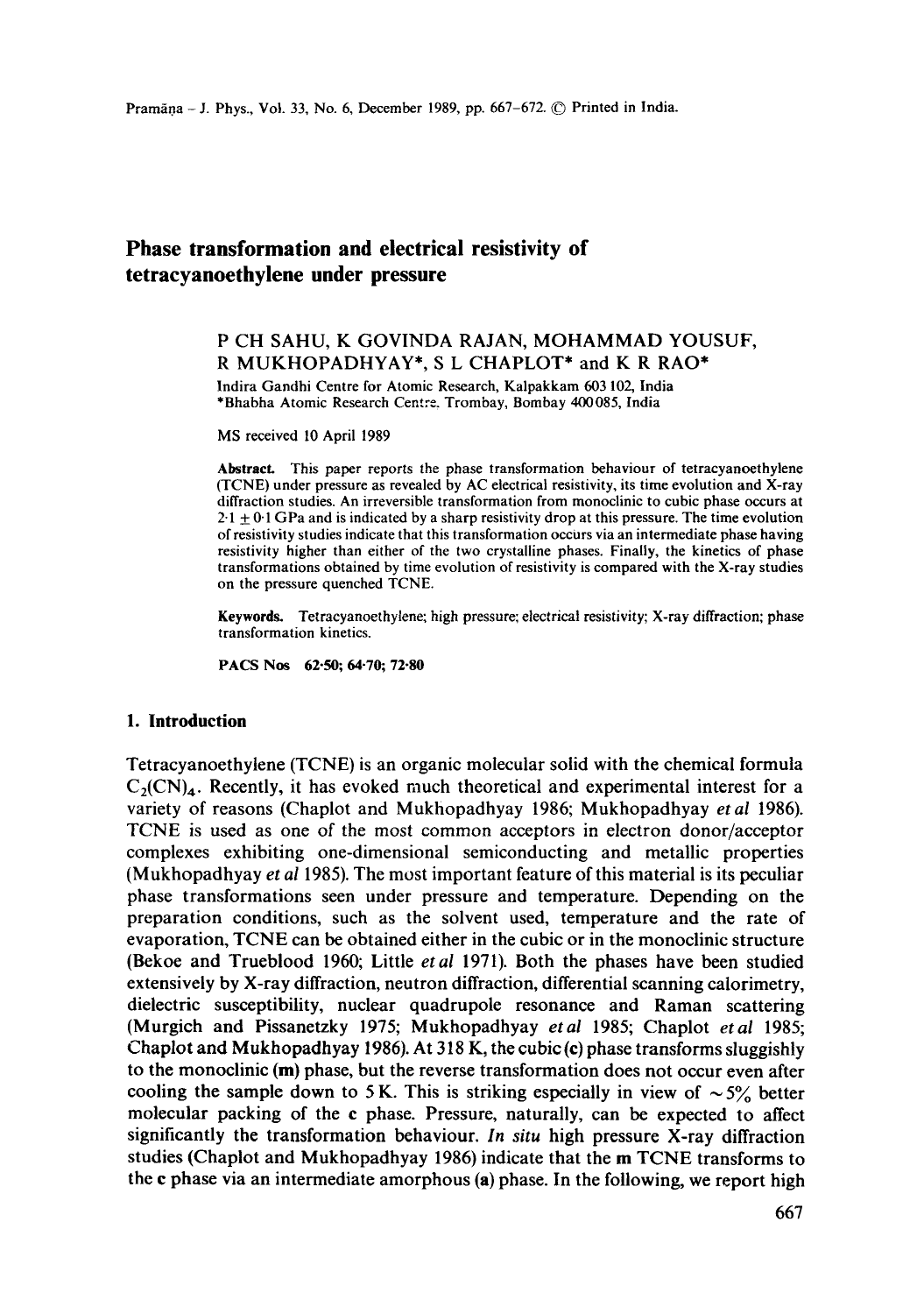pressure studies on the AC electrical resistivity and its time evolution. These measurements on TCNE are supplemented with the X-ray diffraction on pressure quenched samples.

# **2. Experimental**

TCNE is first purified from the commercially available grade by sublimation and is then prepared into the m phase, following the procedure described by Mukhopadhyay *et al* (1985). The electrical resistivity of TCNE is very high,  $\sim$  100 M $\Omega$  cm, necessitating AC resistivity measurements. A lock-in amplifier with a resolution of  $10 \text{ nV}$  and having an internal oscillator for providing reference signal is used as the measuring instrument. Powdered sample of m TCNE is mounted in a metal anvil cell, and electrical contacts are obtained through the anvils. Mica serves as the gasket material since its resistivity is about 5 orders of magnitude higher than that of TCNE. Frequency dependence of the AC electrical resistivity is studied up to 40kHz and the results are shown in figure 1 (inset). It is seen that the resistivity remains constant for frequencies up to 5 kHz. We have, therefore, chosen to carry out all subsequent measurements at 3.9 kHz. Pressure is applied to the sample in steps of  $\sim 0.3\,\text{GPa}$  and the measurements are carried up to 6-5 GPa. Time evolution of resistivity (TER) at each pressure step is monitored with a view to study the kinetics of the phase transformations. Finally, all the samples after the pressure treatment have been studied by X-ray diffraction. It may be pointed out that in contrast to the *in situ* high pressure X-ray diffraction measurement reported in the earlier work (Chaplot and Mukhopadhyay 1986), we have performed this study on pressure quenched samples to find out the resultant phase(s).



Figure I. AC electrical resistivity behaviour of TCNE under pressure up to 6-5 GPa. Inset shows the frequency dependence of AC resistivity up to 40 kHz.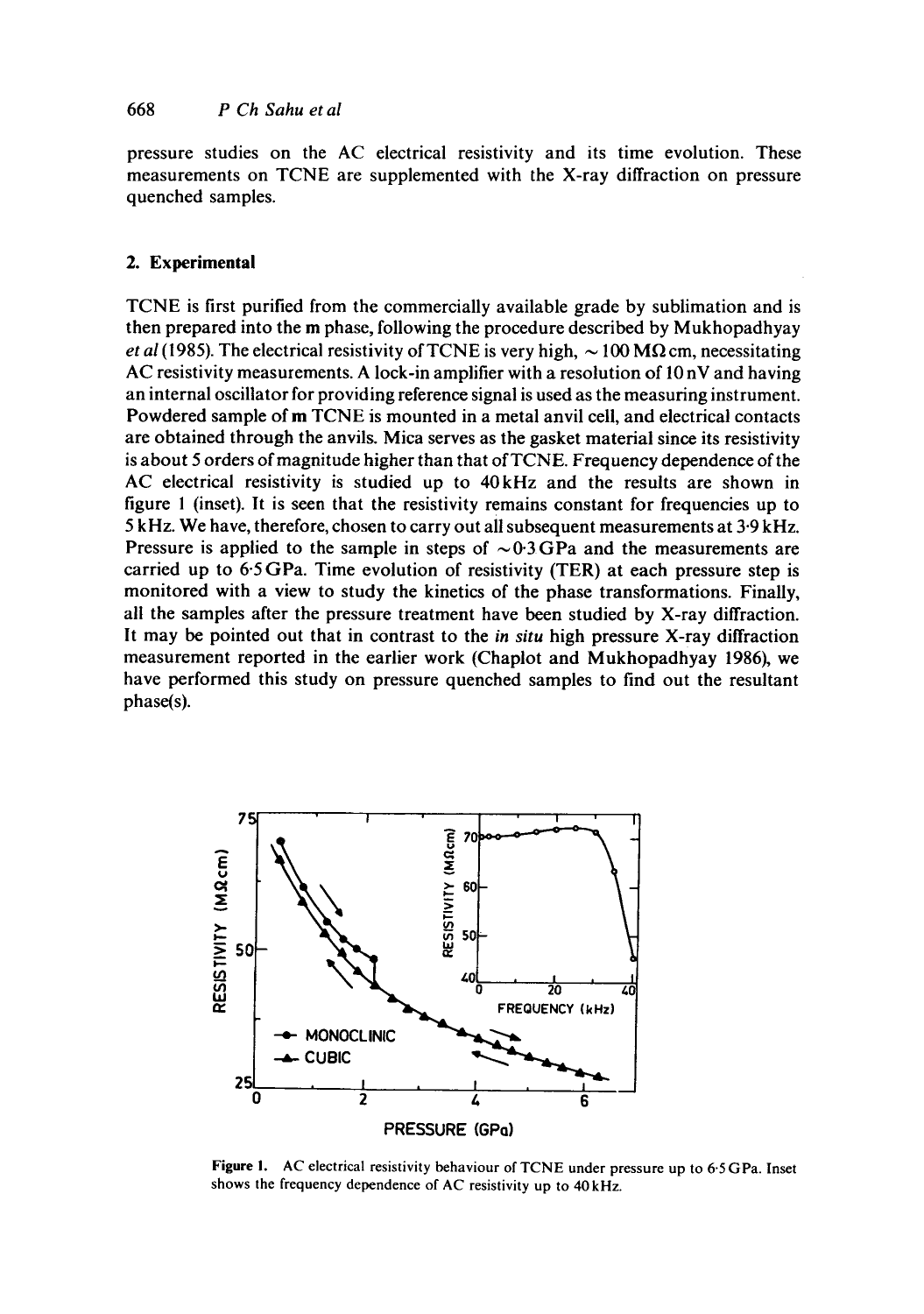#### **3. Results and discussion**

Pressure variation of the AC electrical resistivity of TCNE is shown in figure 1. As reproducible electrical contacts are established only after 0.4GPa, the data are presented above this pressure. It is seen that during the forward cycle, resistivity of the m TCNE decreases continuously with pressure. However, there is a sharp drop at 2-1GPa, signalling a phase change. On further compression, resistivity again undergoes a normal decrease. This trend is noted up to 6-5 GPa.

On depressurising, in the range of  $6.5$  to  $2.2$  GPa, resistivity increases continuously along the path same as the forward one. Further, at 2.1 GPa, the resistivity does not exhibit any discontinuity in sharp contrast to the forward cycle. Finally, in the range of 2.1 to 0.4 GPa, there is a normal continuous increase. On recycling, from 0.4 GPa, the sample resistivity follows the lower path only.

In an effort to study the kinetics of phase transformation, TER has been investigated next. Defining the initial pressure, the soaking pressure and the soaking time as  $P_i$ ,  $P_s$  and  $t_s$  respectively, the treatment given to the sample is described by a set  $\{P_i, P_s, t_s\}.$ Here,  $P_s = P_i + \Delta P$ . As seen from figure 2a, for  $\{0.4 \leq P_i \leq 2.0$  GPa,  $P_s < 2.1$  GPa $\}$ , TER shows normal feature and steady state is obtained within a very short  $t_s$ , typically, a few seconds. However, when  ${0.4 \le P_i \le 2.0}$  GPa,  $2.1 \le P_s \le 6.5}$  GPa}, the TER indicates a strong time dependence. Specifically, the resistivity passes through a maximum and then decreases continuously with time attaining a steady state value which is smaller than its initial value. Figure 2b depicts a typical result which



**Figure** 2. Time evolution of electrical resistivity (TER) of TCNE at 3 typical pressures. (a)  ${0.4 \leq P_i \leq 2.0}$  GPa,  $P_s = 2.0$  GPa}, (b)  ${0.4 \leq P_i \leq 2.0}$  GPa,  $P_s = 2.1$  GPa} and (c)  ${2.1 \leq P_i \leq 2.0}$ 6.5 GPa,  $P_s \le 6.5$  GPa}.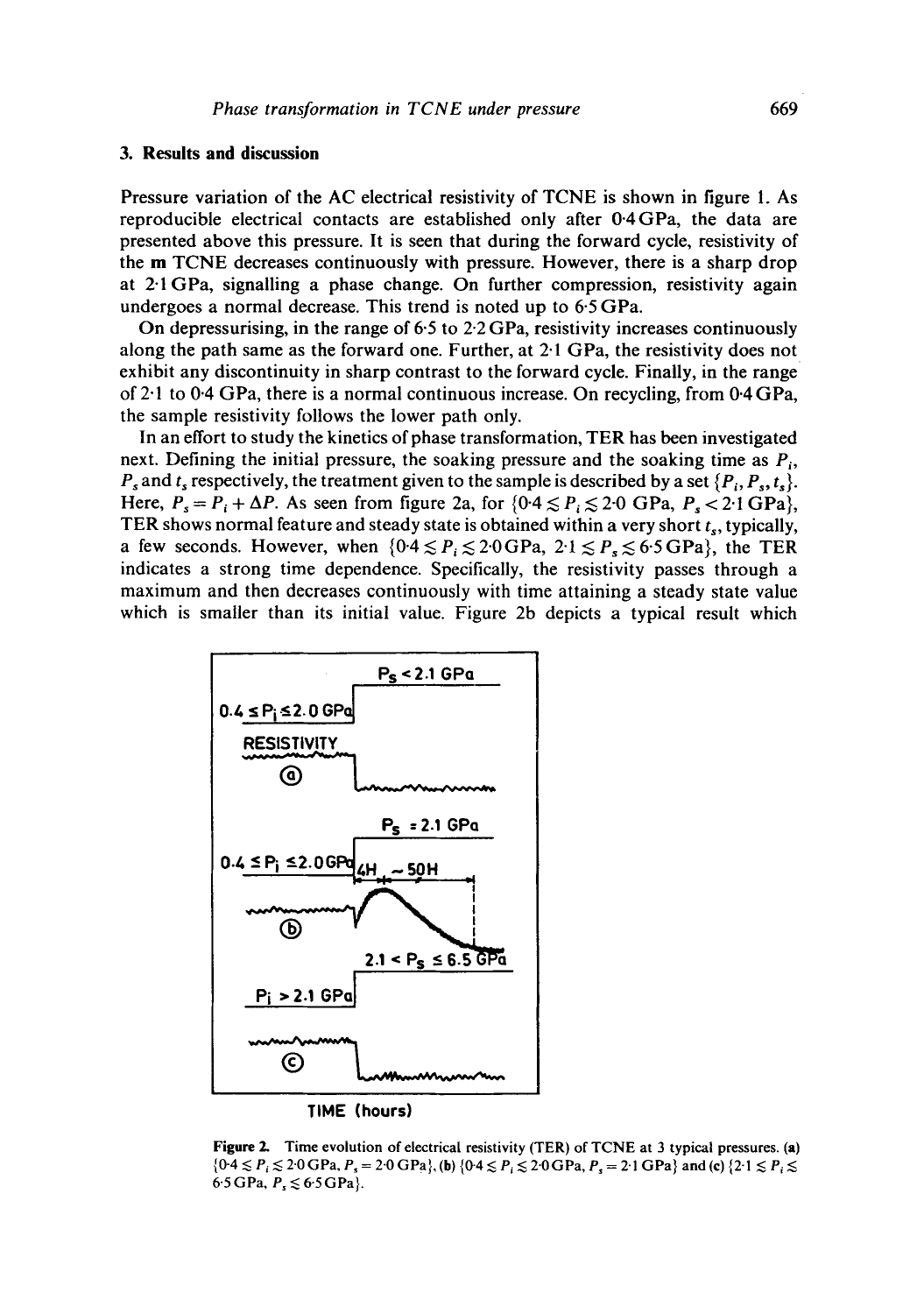Table 1. X-ray diffraction results obtained on pressure quenched TCNE indicating the kinetics of the phase transformations. Phases present in trace quantities are given within parantheses.

| Initial<br>pressure<br>$(P_i)$ GPa | Soaking<br>pressure<br>$(P1)$ GPa | Soaking<br>time<br>$(tn)$ h | Remarks               |
|------------------------------------|-----------------------------------|-----------------------------|-----------------------|
| As received sample                 |                                   |                             | $m$ (Figure 3a)       |
| $0.4 - 2.0$                        | $2-0$                             | $\sim$ 50                   | $m$ (Figure 3b)       |
| $0.4 - 2.0$                        | 21                                | 4                           | $m*$ (Figure 3c)      |
|                                    |                                   | ~50                         | $m + (c)$ (Figure 3d) |
| $0.4 - 2.0$                        | 2.5                               | $\sim$ 50                   | $m + c$ (Figure 3e)   |

\*A broad peak is seen at  $2\theta = 12.5^{\circ}$ .

corresponds to the condition  ${0.4 \le P_i \le 2.0}$  GPa,  $P_s = 2.1$  GPa}. Further, when  ${0.4 \leq P_i \leq 2.0 \text{ GPa}, P_s > 2.1 \text{ GPa}}$ , a comparatively shorter  $t_s$  is required to complete the transformation. Finally when  $\{P_i \geq 2 \cdot 1 \text{ GPa}, P_s \leq 6 \cdot 5 \text{ GPa}\}\)$ , as noted from figure 2c, features similar to that observed in the case of figure 2a are restored. On depressurising to 0-4GPa and subsequent cycling, TER shows characteristics as depicted in figures 2a and 2c.

To learn more about the kinetics of the phase transformations, X-ray studies have been made on pressure quenched samples. Guided by the TER studies,  $t_s$  is varied appropriately for a given  $\{P_i, P_s\}$ , after which the pressure is released and X-ray diffraction pattern obtained.

Table 1 contains a summary of the post pressurised resultant phase(s) of TCNE obtained for the set  $\{P_i, P_s, t_s\}$ . The corresponding X-ray patterns, as shown in figure 3, are depicted in the following sequence. The diffraction pattern of the starting material confirms it to be in m phase, figure 3a. For  ${0.4 \le P_i \le 2.0}$  GPa,  $P_s = 2.0$  GPa,  $t_s = 50$  h, it is seen from figure 3b that the m phase is still retained. A few interesting features such as sharpening of the peaks and change in the relative intensities as compared to those in figure 2a can be noted. This could possibly be related to annealing of defects under pressure and changes in molecular orientations (Yousuf *et al* 1986; Chaplot 1985). When  $\{0.4 \leq P_i \leq 2.0 \text{ GPa}, P_s = 2.1 \text{ GPa}\}\text{, a broad peak}$ starts appearing in the low angle region. Referring to figure 3c, obtained after a  $t<sub>s</sub>$  of about 4h, a broad peak is seen at  $2\theta = 12.5^{\circ}$ , the origin of which is not known. The other sharp peaks are completely indexable in terms of the m phase. When  $t_s \approx 50$  h, complete transformation to the e phase occurs, as evidenced by the present resistivity and by earlier *in situ* X-ray diffraction studies (Chaplot and Mukhopadhyay 1986). However, X-ray diffraction of the pressure quenched samples revealed differences in that the pattern shown in figure 3d for  $\{0.4 \leq P_i \leq 2.0 \text{ GPa}, P_s = 2.1 \text{ GPa}, t_s \approx 50 \text{ h}\}\$ indicates the presence of mostly m phase with traces of e phase. Figure 3e depicts the X-ray diffraction result on the pressure quenched sample retrieved after the treatment  ${0.4 \leq P_i \leq 2.0}$  GPa,  $P_s = 2.5$  GPa,  $t_s \leq 50$  h. Here the gross features are similar to that of figure 3d, but an increased quantity of e phase is observed. It is worth noting at this juncture that we could not see any evidence for the a phase in our X-ray work on pressure quenched samples. We believe this to be due to the a phase being unstable and transforming either to the metastable e phase or to the stable m phase when pressure is released.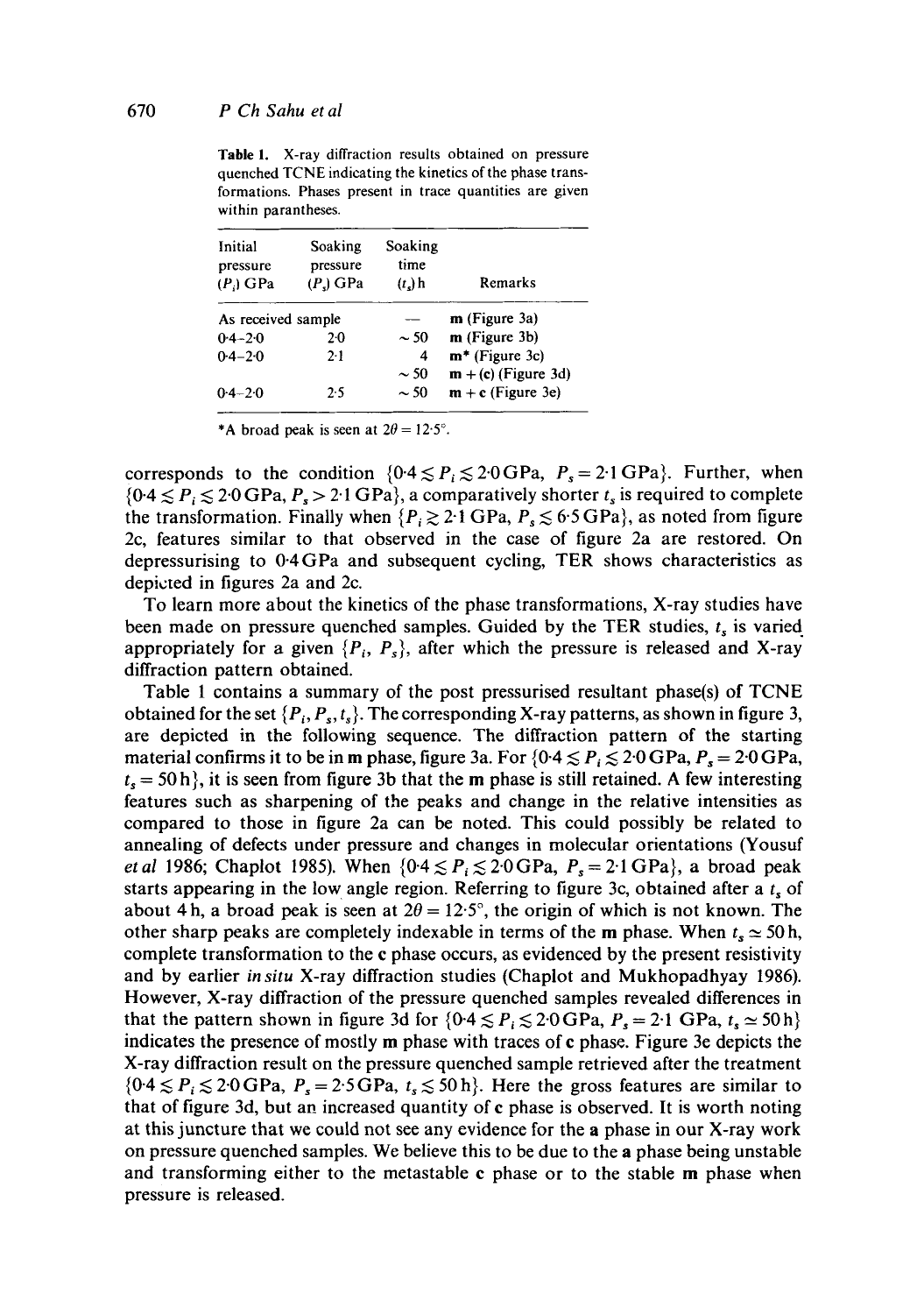

**Figure** 3. X-ray diffraction patterns of the pressure quenched TCNE samples. (a) initial m phase, (b) m phase for  ${0.4 \le P_i \le 2.0}$  GPa,  $P_s = 2.0$  GPa,  $t_s = 50$ h}, (c) m phase for  ${0.4 \leq P_i \leq 2.0 \text{ GPa}}$ ,  $P_s = 2.1 \text{ GPa}$ ,  $t_s = 4 \text{ h}$  with an extra broad peak at  $2\theta = 12.5^\circ$ , (d) m + (c) phases for  $\{0.4 \le P_i \le 2.0 \text{ GPa}, P_s = 2.1 \text{ GPa}, t_s \approx 50 \text{ h}\}$ , and (e) m + c phases for  $\{0.4 \le P_i \le 2.0 \text{ m}\}$ GPa,  $P_s = 2.5$  GPa,  $t_s \lesssim 50$  h}. {In figures (b), (c), (d) and (e), the background is due to the glass sample holder.}

From the above TER studies, it is clear that at 2.1 GPa, the m TCNE transforms to e phase via an intermediate phase. It now remains to interpret figures 1 and 2 in the light of the present X-ray work on pressure quenched TCNE and the *in situ* high pressure X-ray work performed previously (Chaplot and Mukhopadhyay 1986). The sharp drop in resistivity at 2-1 GPa appearing in figure 1 can be due to the transformation m-a-e. Figure 2b now tells us that the appearance of the a phase is signalled by the increase in resistivity and that its conversion to the e phase starts when the resistivity reaches a maximum. Finally, it turns out that the resistivity of